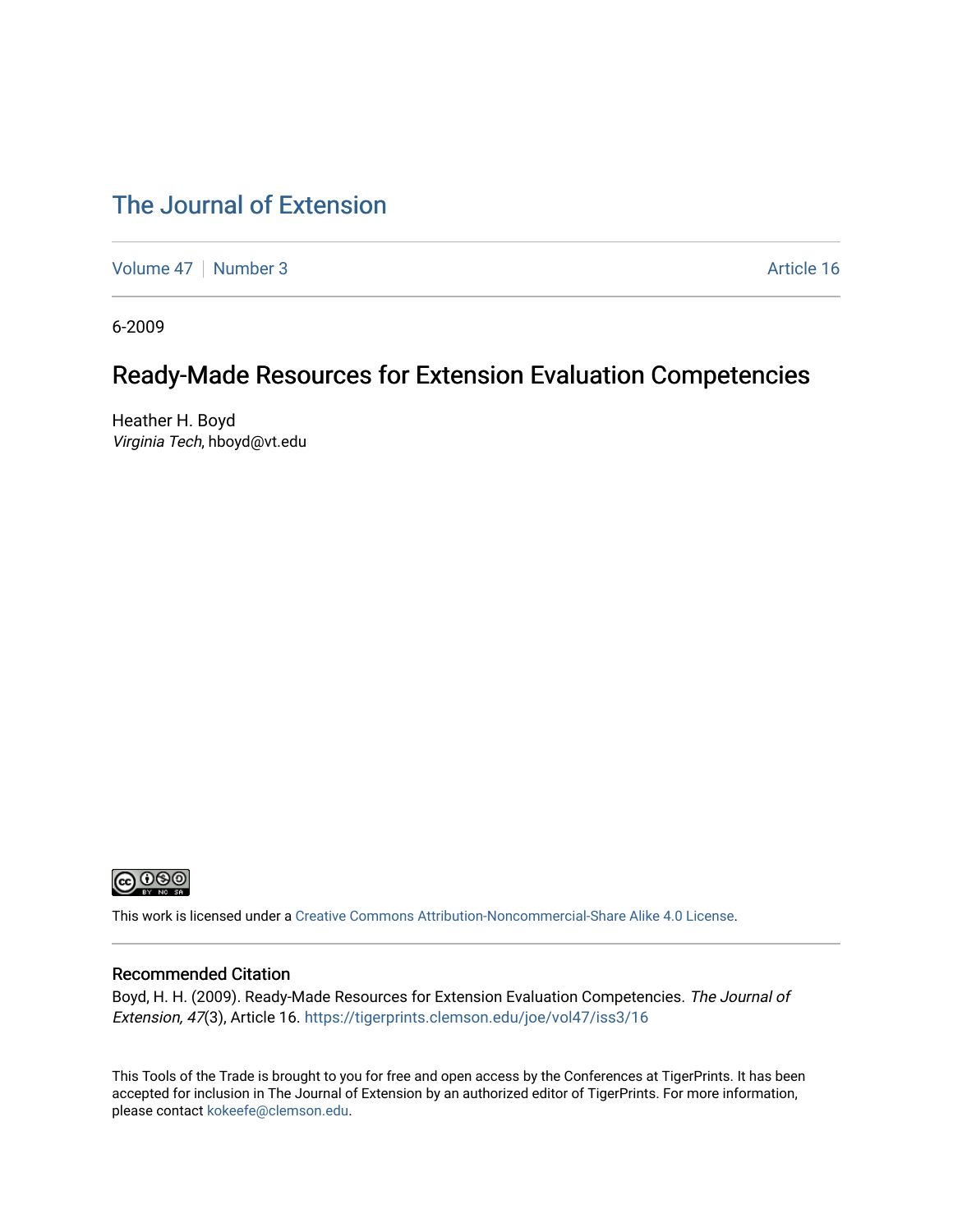

# **June 2009 Volume 47 Number 3 Article Number 3TOT1**

[Return to Current Issue](http://www.joe.org:80/joe/2009june/)

# **Ready-Made Resources for Extension Evaluation Competencies**

**Heather H. Boyd** Assistant Professor Virginia Tech Blacksburg, Virginia [hboyd@vt.edu](mailto:hboyd@vt.edu)

**Abstract:** Evaluation capacity building has been part of professional development in many Extension organizations for a number of years. Many resources are currently available for Extension organizations to create or refine the evaluation competencies they want to build in their agents, specialists, administrators, and collaborators. This article describes some current and relevant resources. Materials and networks are listed for ready access by Extension personnel.

In order to achieve practical evaluation practice in Extension, many organizations have turned to evaluation capacity building among agents, specialists, and administrators. Some Extension organizations have created customized evaluation competencies for their staff, in addition to evaluation expectations and "deliverables" such as impact reports.

If you are beginning this conversation in your Extension organization, or if you are fine-tuning what you already have, several relevant resources are available to you. The list of resources below is by no means comprehensive, but can provide you with information to consider for your own Extension organizations.

# **International Standards and Companion Book**

Fourteen basic core evaluation competencies were recently developed by the International Board for Standards in Training, Performance, and Instruction (IBSTPI). The IBSTPI used a validation process that involved 450 professionals all over the world (IBSTPI, 2009). These competencies are arranged under four headings: professional foundations, planning and designing the evaluation, implementing the evaluation plan, and managing the evaluation. These competencies are:

#### **Professional Foundations**

- 1. Communicate effectively in written, oral and visual form
- 2. Establish and maintain professional credibility
- 3. Demonstrate effective interpersonal skills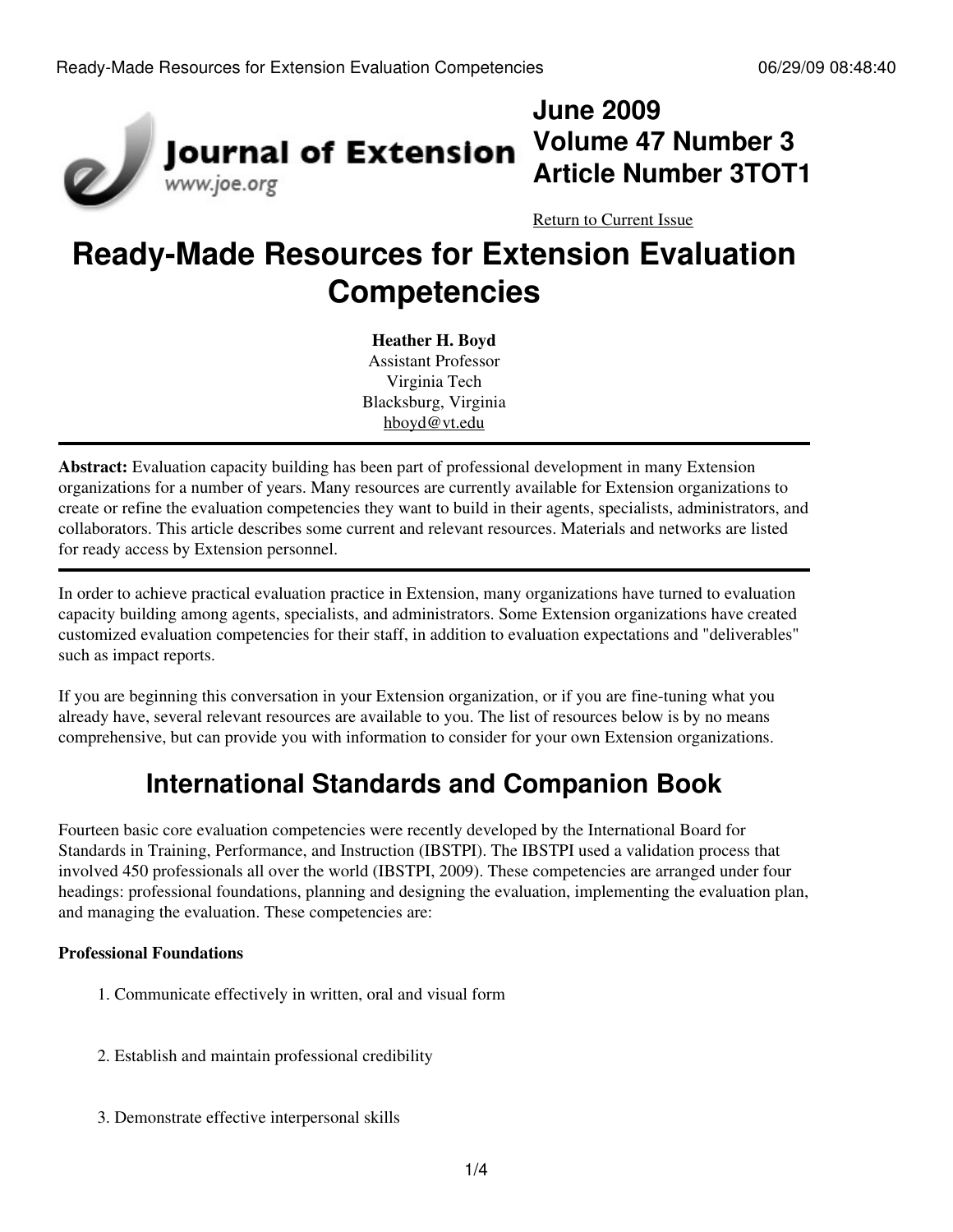- 4. Observe ethical and legal standards
- 5. Demonstrate awareness of the politics of evaluation

#### **Planning and Designing the Evaluation**

- 6. Develop an effective evaluation plan
- 7. Develop a management plan for the evaluation
- 8. Devise data collection strategies to support the evaluation questions and design
- 9. Pilot test the evaluation design and procedures

#### **Implementing the Evaluation Plan**

- 10. Collect data
- 11. Analyze and interpret data
- 12. Disseminate and follow up on the findings and recommendations

#### **Managing the Evaluation**

- 13. Monitor the management plan
- 14. Work effectively with personnel and stakeholders

A companion book for these competencies is *Evaluator Competencies: Standards for the Practice of Evaluation in Organizations* by Russ-Eft, Bober, de la Teja, Foxon, & Koszalka (2008). A useful feature of this book is that it recognizes that there are different levels of evaluation and different levels of experience with evaluation. For those who may be interested in using this book with a variety of learners in their organization, chapter five describes competency use by "by those new to evaluation," "by experienced evaluators," "by managers," "in academic settings," "by consultants providing evaluation seminars" and "by associations."

### **Examples of Competencies from Other Extension Organizations**

Examples provided by other states can give some insight into expectations for agents and specialists of those organizations. Some organizations make direct connections to competencies in their documentation. For example, Tennessee includes a program accountability section in its agent performance appraisal. Michigan offers relevant learning activities and references as part of its evaluation, applied research and scholarship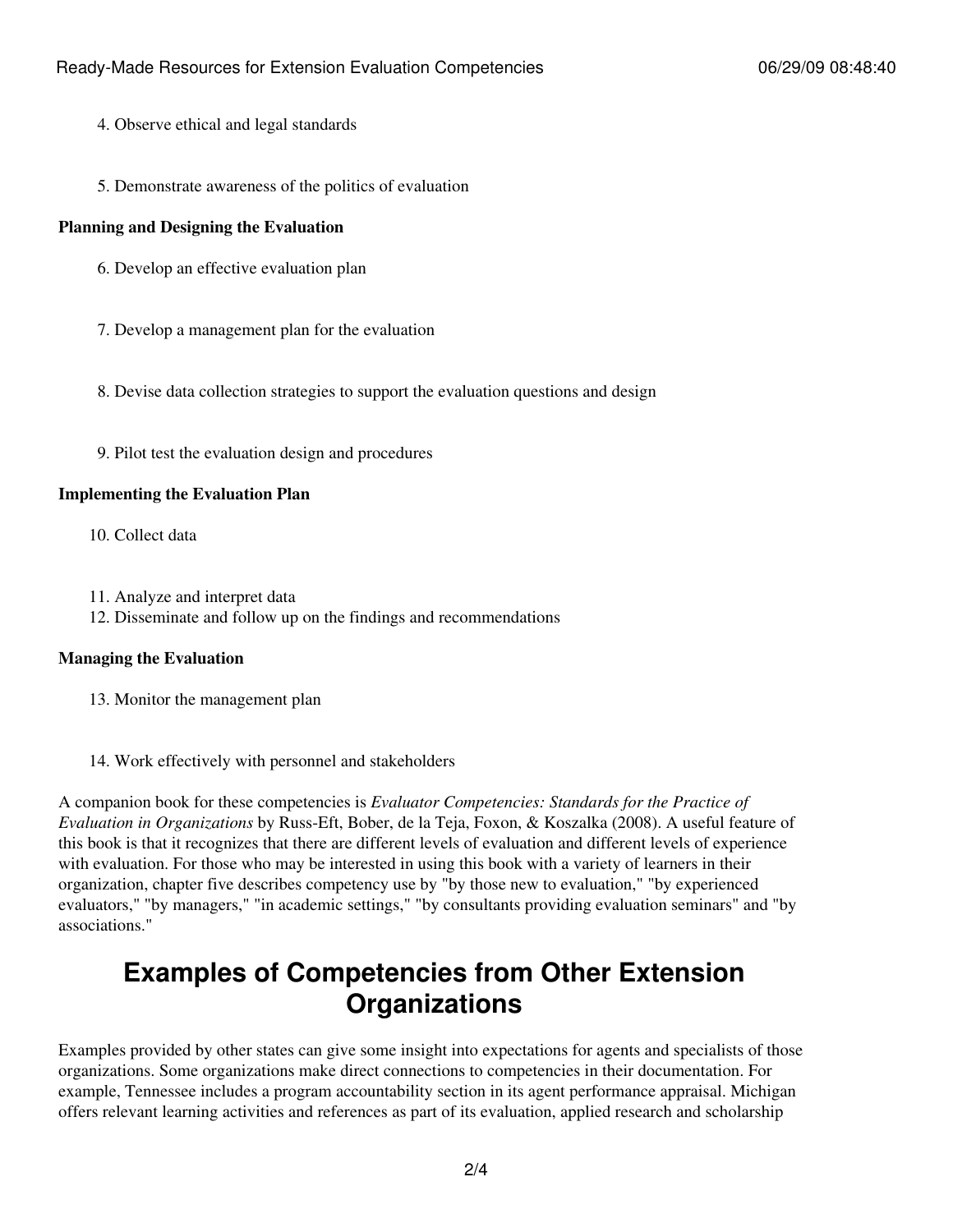core competency. Check each Extension Web site or, even better, the relevant Extension evaluation contacts in each system.

### **The Extension Education Evaluation Listserv of the American Evaluation Association**

This listserv currently has approximately 170 subscribers who are Extension education evaluators and other outreach evaluators. Members of the list will respond to your questions about evaluation studies, skills, and competencies. To send a query to this listserv, contact Donna Peterson at <[djpeterson@mcw.edu>](mailto:djpeterson@mcw.edu). To learn more about what resources and insights this group might be able to offer you, contact current chair Nancy Franz at [<nfranz@vt.edu>](mailto:nfranz@vt.edu) or current program chair Lisa Townson at <[lisa.townson@unh.edu](mailto:lisa.townson@unh.edu)>.

### **The Extension Education Evaluation Community of Practice on eXtension**

This community of practice was approved by eXtension in 2008. Its members are focused on evaluation capacity building for Extension faculty and staff. To send a query to its members regarding evaluation competencies, contact co-chairs Ben Silliman at <br/> <br/>  $\epsilon$  silliman@ncsu.edu> or Heather Boyd at <[hboyd@vt.edu>](mailto:hboyd@vt.edu).

### **Resources with a Specific Focus**

If your focus is on 4-H professionals, seven learning modules were designed by a national team of 4-H evaluators in 2008. *National 4-H Learning Priorities-Evaluating for Impact* (Arnold et al., 2008) is available on the Web [<http://www.national4-hheadquarters.gov/comm/NLP\\_Impact\\_9-2008.pdf](http://www.national4-hheadquarters.gov/comm/NLP_Impact_9-2008.pdf)>. The modules were based on a novice, advanced beginner, and practitioner framework. This resource is sponsored by National 4-H Headquarters.

If your focus is building evaluation competency of people involved in community-based programs, either your own Extension staff or others, a compendium of activities, handouts, and presentations is available that covers many aspects of evaluation. *Building Capacity in Evaluating Outcomes: A Teaching and Facilitating Resource for Community-Based Programs and Organizations* was published in 2008 by University of Wisconsin-Extension <<http://www.uwex.edu/ces/pdande/evaluation/bceo/index.html>>.

#### **Acknowledgements**

Thank you to Joseph Donaldson, Bruce Haas, June Mead, Ina Linville, Sorrel Brown, Robin Lockerby, Rick LeVitre, Dallas Holmes, and Jay Jayaratne for providing background on evaluation-related expectations and/or competencies of their respective Extension organizations.

### **References**

Arnold, M. E., Calvert, M. C., Cater, M., D., Evans, W., LeMenestrel, S., Silliman, B., & Walahoski, J. S. (2008). *Evaluating for impact: educational content for professional development.* Washington, DC: National 4-H Learning Priorities Project, Cooperative State Research, Education, & Extension Service, USDA.